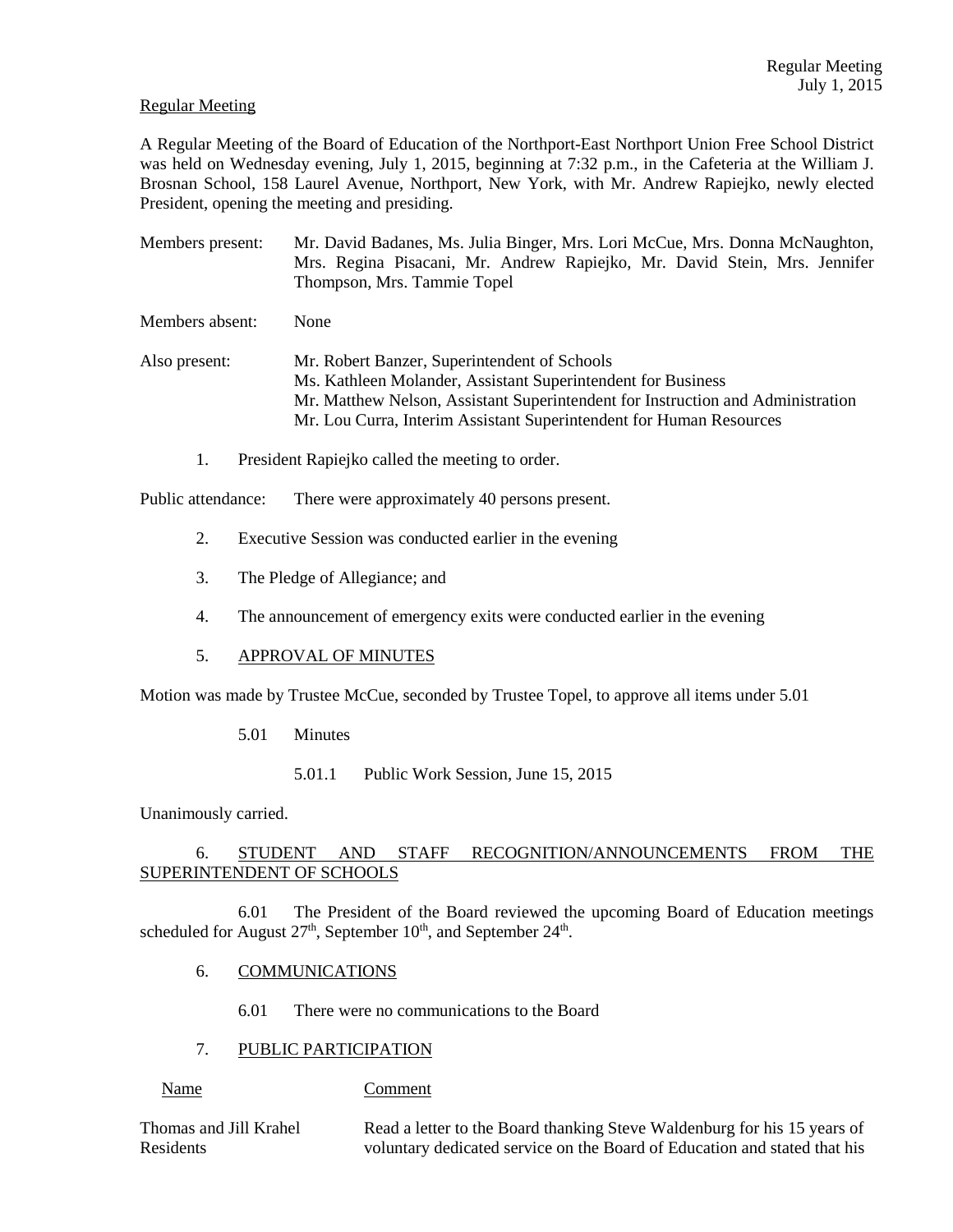|                                                 | leadership will be sorely missed. Mr. and Mrs. Krahel asked the Board to<br>work together for the benefit of the children, the district and the<br>community.                                                                                                                                                                                                           |
|-------------------------------------------------|-------------------------------------------------------------------------------------------------------------------------------------------------------------------------------------------------------------------------------------------------------------------------------------------------------------------------------------------------------------------------|
| Shawne Albero<br>Parent                         | Read a letter to the Board stating that parents and taxpayers want change<br>and it is a perfect time to work toward the kind of school community they<br>want to live in. Ms. Albero stated that it's an opportunity for a fresh start<br>to join high achieving districts and shape a district of excellence.                                                         |
| Joseph Sabia<br>Resident                        | Inquired about the salary for the Interim Assistant Superintendent of<br>Human Resources.                                                                                                                                                                                                                                                                               |
| Jeanine Brandstetter<br>Co-Vice President SEPTA | Stated that SEPTA presented a letter to the Board at the previous Board<br>meeting regarding concerns with special education students, ADA<br>compliance, equal access to extracurricular programs, a true inclusive<br>program and an internal audit on the special education department, and<br>wanted to make sure the new administration was aware of the concerns. |
| Cathie Josephson<br>Parent                      | Stated that playgrounds need to be ADA compliant and accessible for<br>handicapped students and that there are grants available to help school<br>districts be in compliance.                                                                                                                                                                                           |
| Rachel Friedman<br>Parent                       | Asked the District to contact other school districts to see how they are in<br>compliance with the ADA regulations.                                                                                                                                                                                                                                                     |
| Laura Petronella<br>Parent                      | Read a letter to the Board regarding implementing a Special Education<br>Policy for the International Baccalaureate Program.                                                                                                                                                                                                                                            |

## 10. SUPERINTENDENT'S REPORT, GENERAL - FOR BOARD ACTION

Motion was made by Trustee McCue, seconded by Trustee Topel, to approve item 10.01, including the Revised Personnel Actions Report (Page 1, A), and Addendum Personnel Actions Report

 10.01 Approving the Personnel Actions Report, dated July 1, 2015, attached and made part of the official minutes:

It was noted that there was an error in the compensation for Summer Music Teaching Assistants in that it should be \$8.75 which is minimum wage.

Trustee McCue announced the retirement of Carol Geres, Clerk Typist, High School, and Miriam Vidulich, Lead Food Service Worker, High School.

Vote on Trustee McCue's motion was as follows:

YES: Mr. Badanes, Ms. Binger, Mrs. McCue, Mrs. McNaughton, Mrs. Pisacani, Mr. Stein, Mrs. Thompson, Mrs. Topel

ABSTAIN: Mr. Rapiejko

Motion passed.

Motion was made by Trustee McNaughton, seconded by Trustee Topel, to approve items 10.02 through 10.06 with the exception of severed item 10.06.1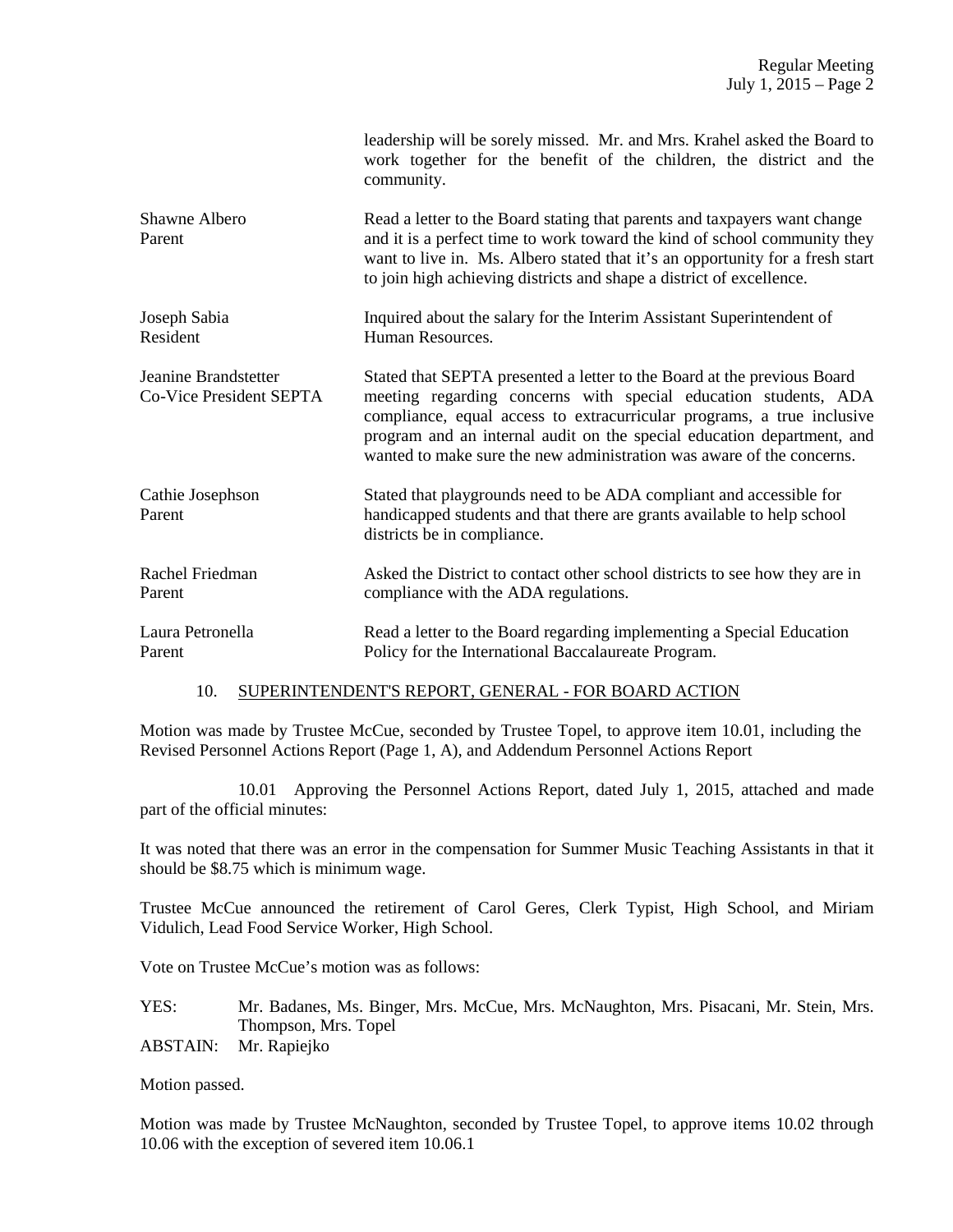10.02 Approving Schedule J – Committee on Special Education

 10.03 Approving the request for foreign travel for students to countries outside of the United States during the 2015-2016 school year:

- Nicaragua (February 11, 2016 February 20, 2016)
- Nicaragua (April 19, 2016 April 26, 2016)

10.04 Approving the 2015-2016 Professional Development Plan Update

There was a brief discussion on the process for registering for courses and making sure the new demands on teachers are being address.

10.05 Receiving for a second reading and adopting the following policies:

 10.05.1 Policy #2500 – Formulation, Adoption and Amendment of Policies 10.05.2 Policy #5210 – Athletic Placement Process for Interscholastic Athletic

## Programs

 10.06 Reaffirming the following Board of Education Policies which is legally required to be reviewed annually:

- 10.06.1 Severed 10.06.2 Policy #6240 – Investments
- 10.07 Receiving for a first reading the following textbook:
	- 10.07.1 *Big Ideas Math, Algebra 2 A Common Core Curriculum* Larson & Boswell, Big Ideas Learning, LLC Course: Algebra II, Grades 10-22

Vote on Trustee Thompson's motion to approve items 10.02 through 10.07, with the exception of severed item 10.06.1 was unanimously carried.

Motion was made by Trustee Thompson, seconded by Trustee Binger, to approve item 10.06.1

10.06.1 Policy #5310 – Code of Conduct

Trustee Badanes stated he would like to make some revisions to the Code of Conduct Policy. Trustee Thompson stated that the policy is required to be review annually and suggested that any revisions to the policy should be addressed in a work session of the Board.

Vote on Trustee Thompson's motion to approve item 10.06.1 was as follows:

- YES: Ms. Binger, Mrs. McCue, Mrs. McNaughton, Mrs. Pisacani, Mr. Rapiejko, Mr. Stein, Mrs. Thompson, Mrs. Topel
- NO: Mr. Badanes

Motion passed.

Motion was made by Trustee McCue, seconded by Trustee McNaughton, to approve all items under 11., including Supplemental 11.37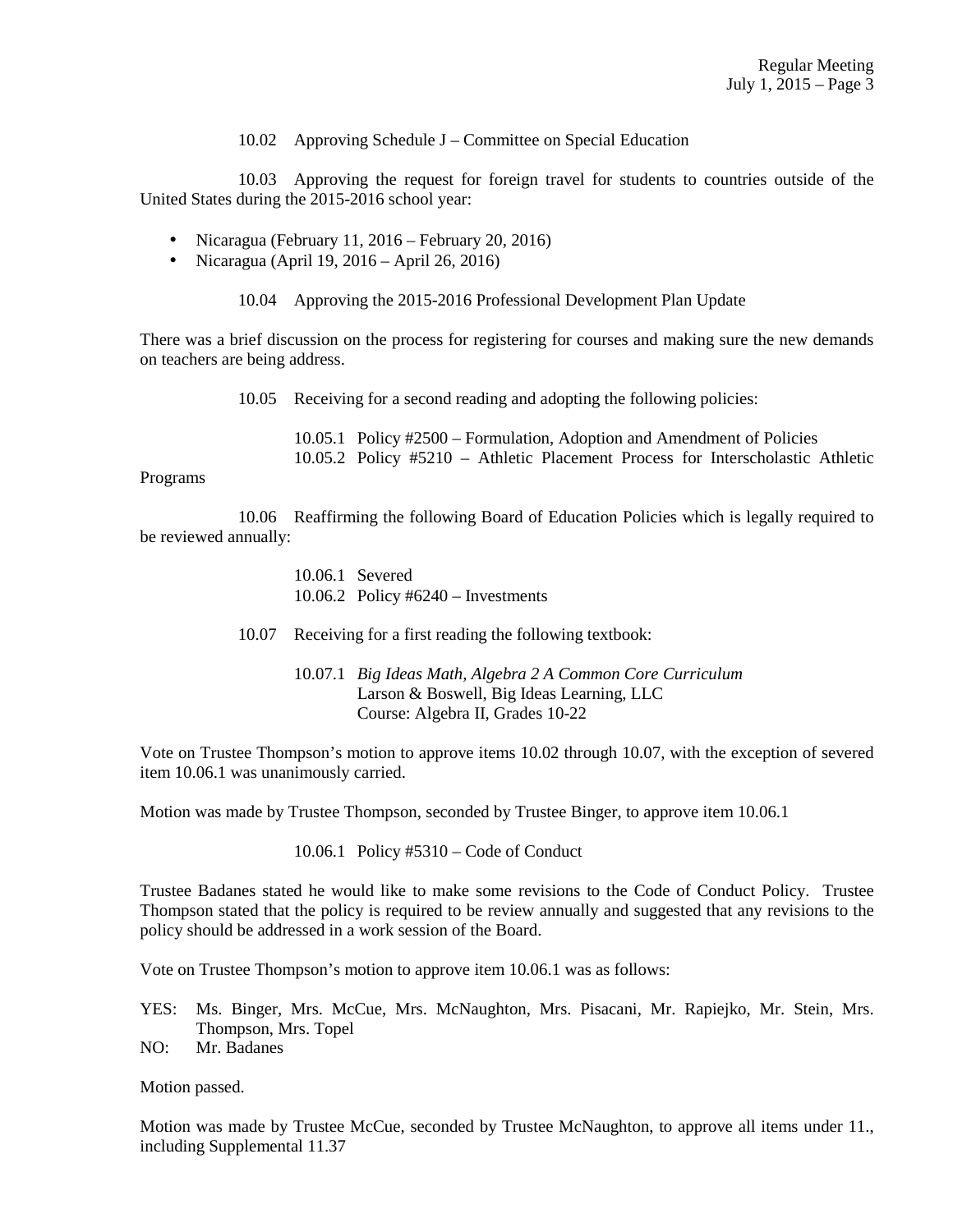## 11. SUPERINTENDENT'S REPORT, FINANCIAL – FOR BOARD ACTION

11.01 Taking specified action on the following BIDS:

## TRANSPORTATION:

 11.01.1 AWARD: Transportation for District Students Attending Out of District Schools

### CAPITAL PROJECT:

11.01.2 AWARD: District Wide Capital Improvements

## EDUCATIONAL:

11.01.3 AWARD: Band Uniforms

# LONG ISLAND FOOD SERVICE DIRECTOR'S ASSOCIATION COOPERATIVE:

 11.01.4 AWARD: Meat 11.01.5 AWARD: Direct Diversion 11.01.6 AWARD: Small Wares 11.01.7 AWARD: Dairy 11.01.8 AWARD: Grocery 11.01.9 AWARD: Frozen Foods 11.01.10 AWARD: Paper 11.01.11 AWARD: Ice Cream 11.01.12 AWARD: Bread 11.01.13 AWARD: Snacks 11.01.14 AWARD: Bagels 11.01.15 AWARD: Beverages

 11.02 Declaring the attached list of equipment owned by the School District that is no longer cost effective to repair as surplus and approve disposal in accordance with Board policy

11.03 Approving disposition of the following out of date textbook materials:

## Family and Consumer Science

- *Understanding Children & Adolescents* (35 books)
- *Understanding Children* (24 books)

 11.04 Authorizing the Board President to sign a contract with the following school district to provide health services for Northport-East Northport students attending schools in that district during the 2014-2015 school year:

 11.04.1 Hauppauge Union Free School District, one (1) student attending Ivy League School @ \$915.52, totaling \$915.52

 11.04.2 Commack Union Free School District, five (5) students attending Jewish Academy, one (1) student attending Sappo School, twenty (20) students attending Holy Family Regional School @ \$976.16, totaling \$25,380.16

 11.05 Approving the following resolution to join Board of Cooperative Educational Services of Suffolk County: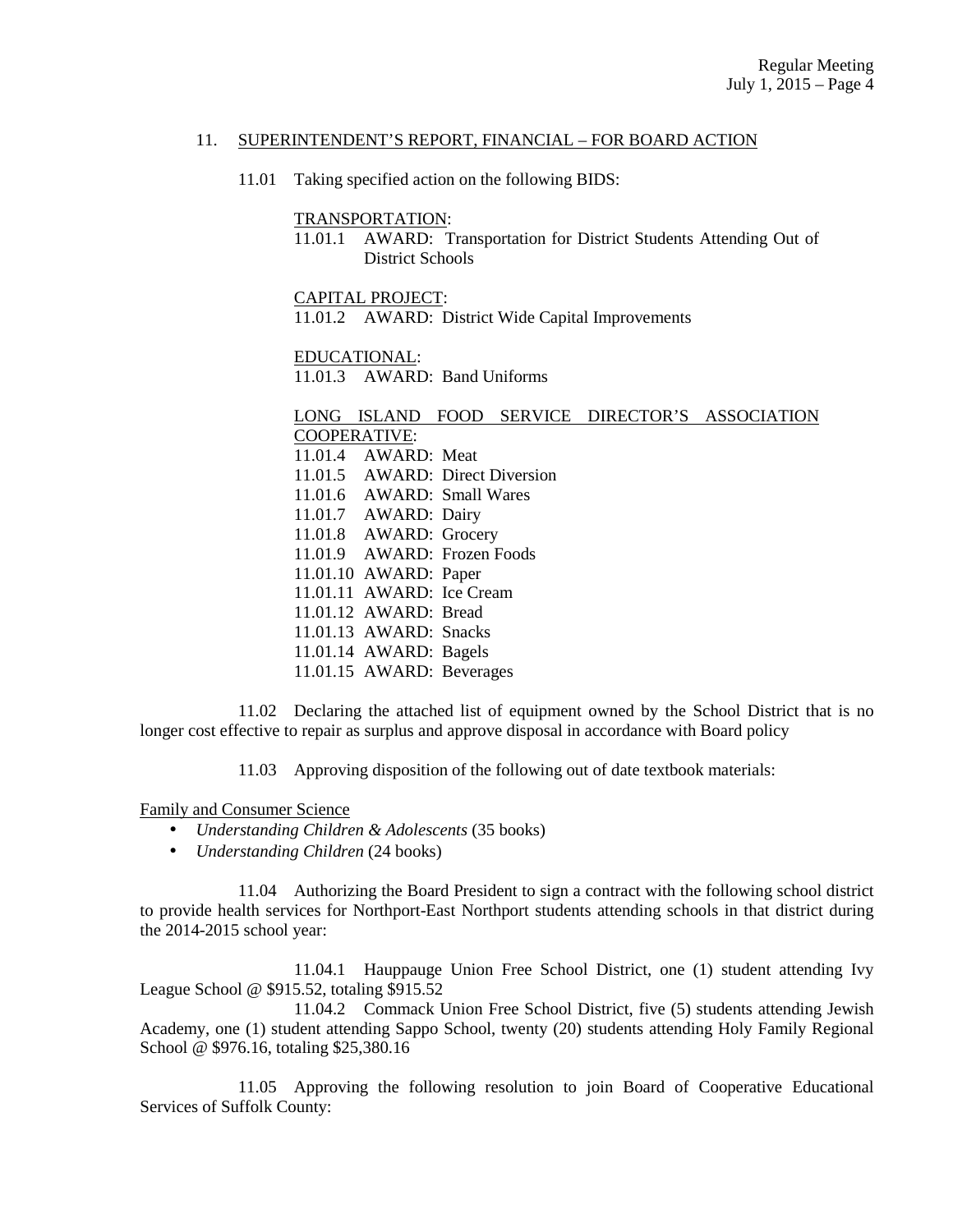## School Year 2015-2016

 "WHEREAS, various educational and municipal corporations located within the State of New York desire to bid jointly for generally needed services and standardized supply and equipment items; and

 WHEREAS, the Northport-East Northport U.F.S.D., an educational/municipal corporation (hereinafter the "Participant") is desirous of selectively participating with other educational and/or municipal corporations in the State of New York in joint bidding in the areas mentioned above pursuant to General Municipal Law §119-o and Education Law Section 1950; and

 WHEREAS, the Participant is a municipality within the meaning of General Municipal Law §119 n and is eligible to participate in the Board of Cooperative Educational Services, First Supervisory District of Suffolk County (hereinafter Eastern Suffolk BOCES) Joint Municipal Cooperative Bidding Program (hereinafter the "Program") in the areas mentioned above; and

 WHEREAS, the Participant acknowledges receipt of the Program description inclusive of Eastern Suffolk BOCES' standard bid packet and the general conditions relating to said Program; and

 WHEREAS, with respect to all activities conducted by the Program, the Participant wishes to delegate to Eastern Suffolk BOCES the responsibility for drafting of bid specifications, advertising for bids, accepting and opening of bids, tabulating bids, awarding the bids, and reporting the results to the Participant.

 BE IT RESOLVED that the Participant hereby appoints Eastern Suffolk BOCES to represent it and to act as the lead agent in all matters related to the Program as described above; and

 BE IT FURTHER RESOLVED that the Participant hereby authorizes Eastern Suffolk BOCES to place all legal advertisements for any required cooperative bidding in Newsday, which is designated as the official newspaper for the Program; and

 BE IT FURTHER RESOLVED, that a Participant Meeting shall be held annually consisting of a representative from each Program Participant. Notice of the meeting shall be given to each representative at least five (5) days prior to such meeting; and

 BE IT FURTHER RESOLVED that an Advisory Committee will be formed consisting of five to ten representatives of Program Participants for a term of three (3) years as authorized by General Municipal Law §119-o.2.j.

 BE IT FURTHER RESOLVED that this Agreement with the Participant shall be for a term of one (1) year as authorized by General Municipal Law §119-o.1.j.

 BE IT FURTHER RESOLVED that the Participant agrees to pay Eastern Suffolk BOCES an annual fee as determined annually by Eastern Suffolk BOCES to act as the lead agent for the Program."

 11.06 Approving the following resolution to join Board of Cooperative Educational Services of Nassau County:

## School Year 2015-2016

 "WHEREAS, the Board of Education of the Northport-East Northport School District of New York State, wishes to participate in a Cooperative Bidding Program conducted by The Board of Cooperative Educational Services of Nassau County for the purchase of various commodities and/or services as authorized by and in accordance with the Education Law and General Municipal Law, Section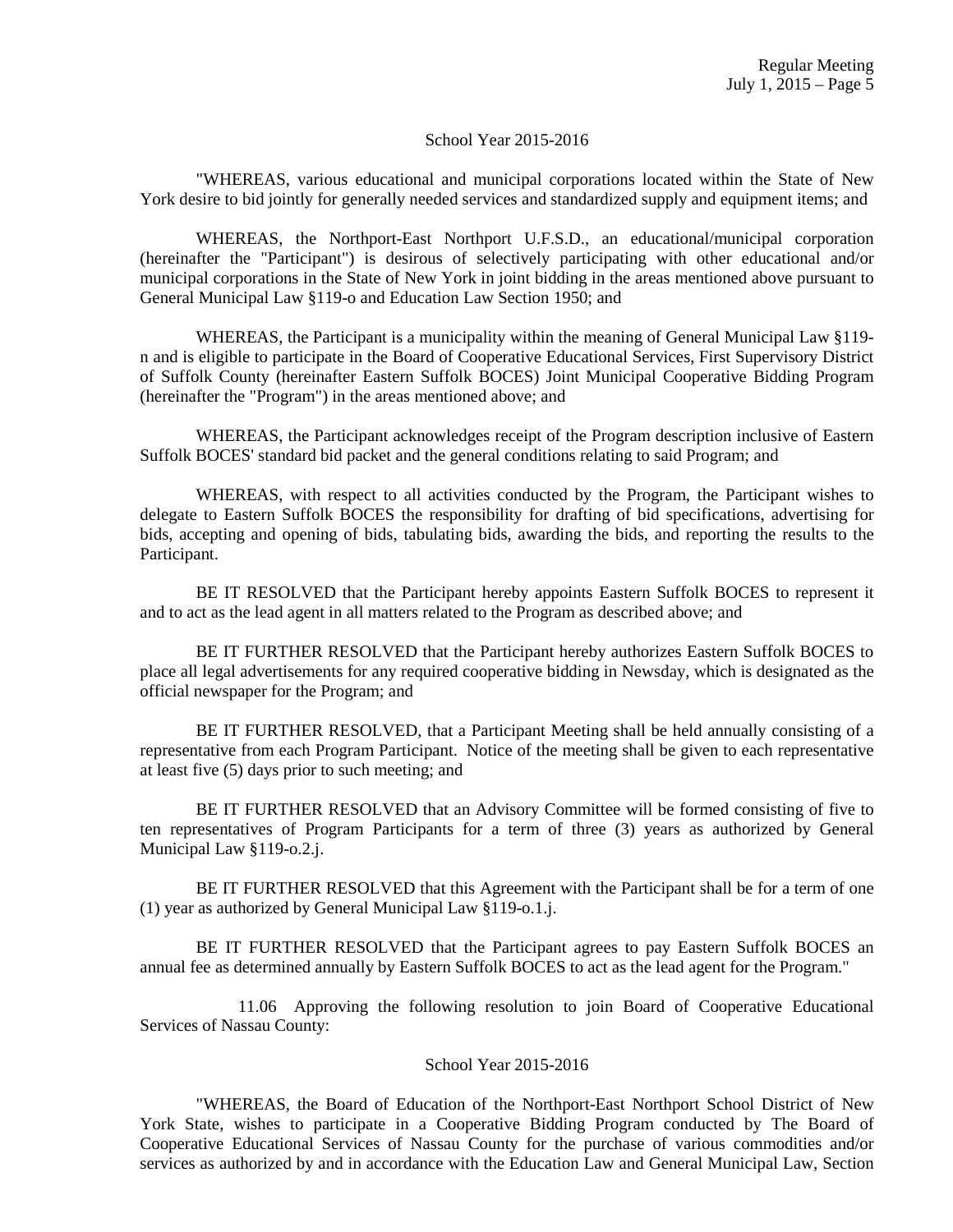§119-o; and

 NOW THEREFORE, BE IT RESOLVED that the School District hereby appoints Nassau BOCES as its representative and agent in all matters related to the Cooperative Bidding Program, including but not limited to responsibility for drafting of specifications, advertising for bids, accepting and opening bids, tabulating bids, reporting the results to the School District and making recommendations thereon, and

 BE IT FURTHER RESOLVED that Nassau BOCES is hereby authorized to award cooperative bids on behalf of the School District to the bidder deemed to be the lowest responsible bidder meeting the bid specifications and otherwise complying with Article 5-A of the General Municipal Law of the State of New York relating to public bids and contracts and to enter into contracts for the purchase of the commodities and/or services as authorized herein, and

 BE IT FURTHER RESOLVED, that the School District hereby authorizes its School Business Administrator or his/her designee on behalf of the School District to participate in cooperative bidding conducted by Nassau BOCES and if requested to furnish Nassau BOCES an estimated minimum number of units that will be purchased and such other documents and information which may be reasonably necessary or useful in conducting the Cooperative Bidding Program, and

 BE IT FURTHER RESOLVED, that the School District agrees to assume its equitable share of the administrative costs of the cooperative bidding program and all of its obligations and responsibilities pursuant to any contract that may be awarded by Nassau BOCES on behalf of the School District."

 11.07 Approving the following resolution to continue with the Municipal Cooperative Purchasing Agreement with the Town of Huntington, dated October 10, 2008:

# MUNICIPAL COOPERATIVE PURCHASING AGREEMENT

THIS AGREEMENT, dated the 10th of October 2008, between the School districts of the TOWN OF HUNTINGTON, with offices at 100 Main Street, Huntington, New York 11743, hereinafter referred to as the "TOWN" and the Northport-East Northport UFSD, with offices at PO Box 210, Northport, New York 11768, hereinafter referred to as the "DISTRICT."

"WHEREAS, it is the desire of the TOWN and the DISTRICT as the Agencies named herein to cooperate with respect to the utilization of the services of the TOWN's Purchasing Department; and

WHEREAS, the parties hereto are desirous of authorizing the Purchasing Director of the TOWN to advertise all of the bid requests for proposals and name the DISTRICT.

# NOW, THEREFORE, IT IS AGREED AS FOLLOWS:

1. The Director of Purchasing of the TOWN is authorized, in advertising for any bid for any material, equipment or merchandise, to include in all of the public notifications and advertisements, the name of the DISTRICT.

2. The Director of Purchasing of the TOWN shall make it a specific condition of any bids awarded that the DISTRICT may avail itself and purchase any of the materials, equipment or merchandise bid.

3. The DISTRICT agrees to make available to the Director of Purchasing of the TOWN, in a timely fashion, information as to the quantity and type of materials, equipment or merchandise that it uses on an annual basis.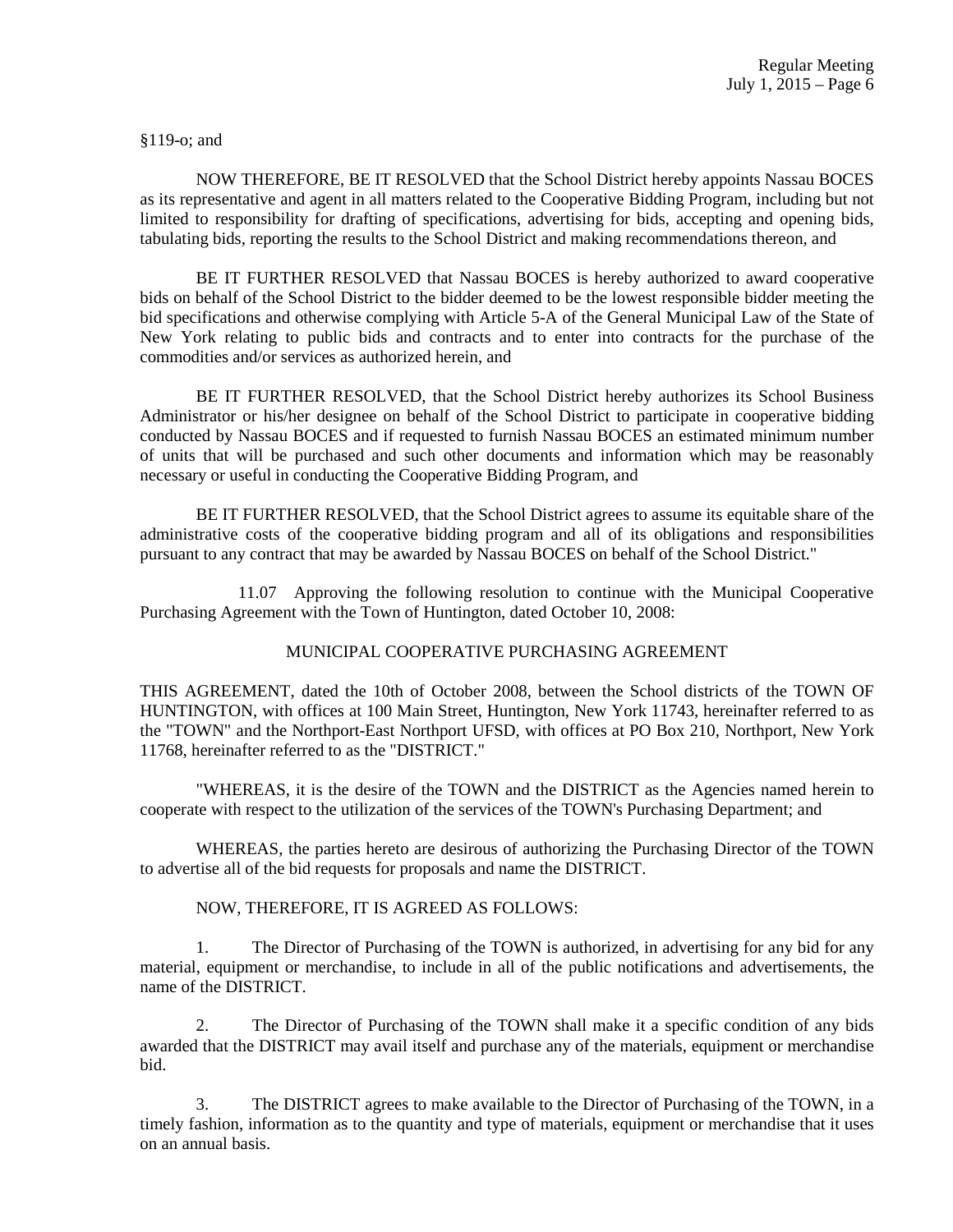4. The governing Board of the DISTRICT specifically authorizes and consents that the Director of Purchasing of the TOWN is authorized to advertise and award bids in its name in accordance with the provisions of Town Law and the Local Finance Law, and any other applicable local laws and regulations.

5. It is specifically agreed that the providing of these services by the TOWN Director of Purchasing shall be without costs to the DISTRICT and without additional cost to the TOWN.

6. The DISTRICT is responsible for the payment of any materials, equipment and merchandise purchased by it from the bids awarded by the TOWN's Director of Purchasing. DISTRICT's financial responsibility shall include payment of any materials, equipment and merchandise purchased and any other incidental costs related to materials, equipment and merchandise purchased such as shipping and delivery.

7. The DISTRICT agrees to hold harmless the TOWN and indemnify the TOWN from and against any claim, lawsuit, and/or judgment together with all costs and all incidental charges thereto including, but not limited to, costs and reasonable attorney's fees incurred and arising out of the DISTRICT's purchase of materials, equipment and merchandise under this Agreement.

8. Either party may terminate this agreement upon thirty (30) days written notice to the other."

 11.08 Approving the following resolution to piggyback on the Genesee Valley Educational Partnership Contract for Office Supplies/Toner

 "WHEREAS, the Genesee Valley Educational Partnership (Genesee - Livingston - Steuben - Wyoming BOCES) has made available to other municipalities a contract for office supplies/toner; and

 WHEREAS, said contract for office supplies/toner was let to bid consistent with the requirements of General Municipal Law, section 103; and

 WHEREAS, the Northport-East Northport U.F.S.D. is permitted to utilize said contract in accordance with the terms and conditions of the bid and requirements of General Municipal Law, section 103; and

 NOW, THEREFORE, BE IT RESOLVED, that the Board of Education hereby authorizes the purchase of office supplies/toner from Genesee Valley Educational Partnership in accordance with the requirements of General Municipal Law, section 103."

 11.09 Approving the following resolution to piggyback on the Erie1 BOCES Contract for Toner and Cartridges

 "WHEREAS, the Erie1 BOCES has made available to other municipalities a contract for toners and cartridges; and

 WHEREAS, said contract for toners and cartridges was let for bid consistent with the requirements of General Municipal Law, section 103; and

 WHEREAS, the Northport-East Northport U.F.S.D. is permitted to utilize said contract in accordance with the terms and conditions of the bid and requirements of General Municipal Law, section 103; and

NOW, THEREFORE, BE IT RESOLVED, that the Board of Education hereby authorizes the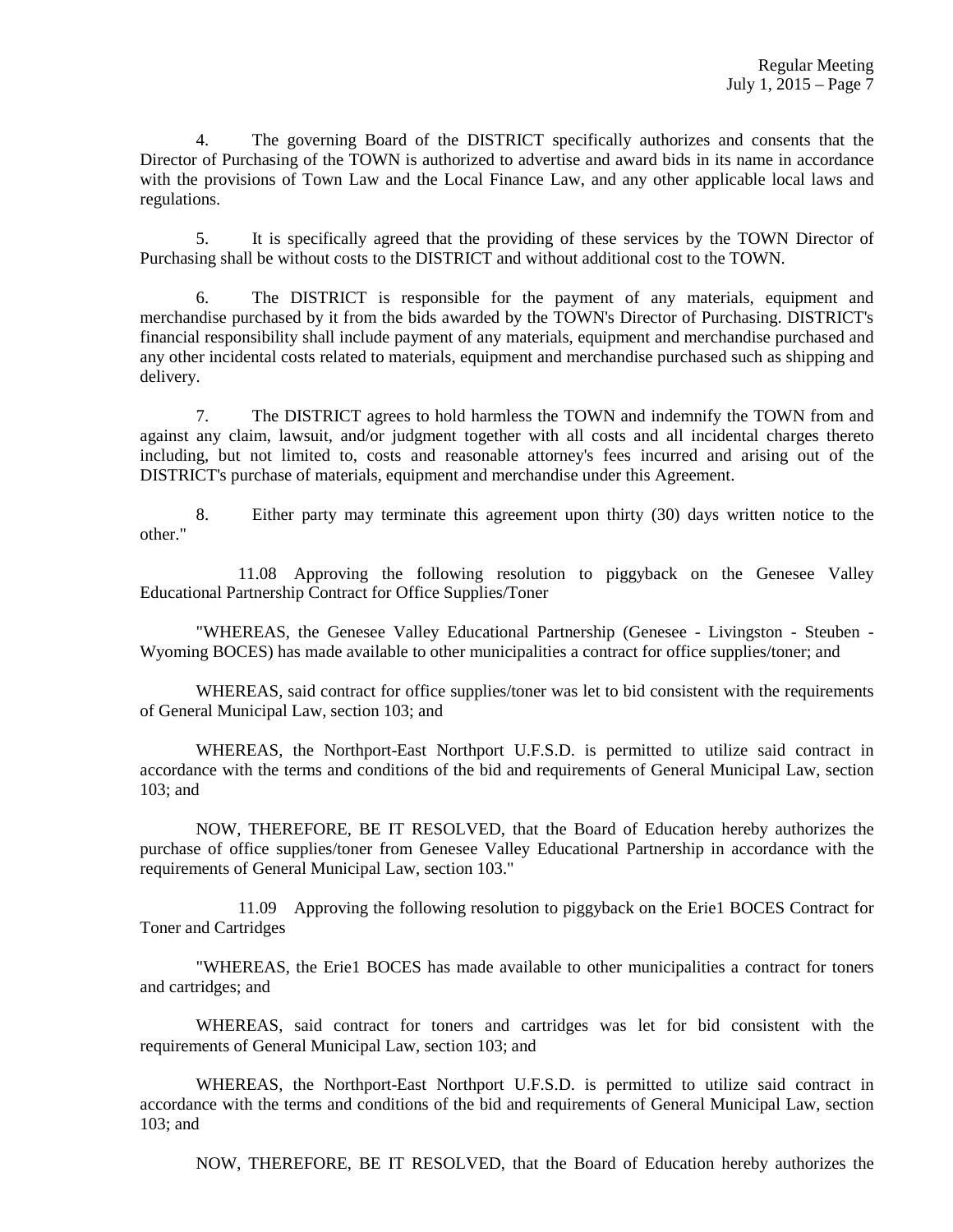purchase of toner and cartridges from Erie1 BOCES in accordance with the requirements of General Municipal Law, section 103."

 11.10 Approving the following resolution to piggyback on the Riverhead CSD Contract for Books, Non-Print Library Materials and Related Services

 "WHEREAS, the RIVERHEAD CSD has made available to other municipalities a contract for books, non-print library materials and related services; and

 WHEREAS, said contract for books, non-print library materials and related services was let out for bid consistent with the requirements of General Municipal Law, section 103; and

 WHEREAS, the Northport-East Northport U.F.S.D. is permitted to utilize said contract in accordance with the terms and conditions of the bid and requirements of General Municipal Law, section 103; and

 NOW, THEREFORE, BE IT RESOLVED that the Board of Education hereby authorizes the purchase of books, non-print library materials and related services from Riverhead CSD in accordance with the requirements of General Municipal Law, section 103."

 11.11 Approving the following resolution to piggyback on the Suffolk County Department of Public Works Contract RFP#12029 for Automated Vehicle Location and Alarming (AVLM)

 "WHEREAS, the Suffolk County Department of Public Works has made available to other municipalities a contract for Automated Vehicle Location and Monitoring; and

 WHEREAS, said contract for Automated Vehicle Location and Monitoring was let out for bid consistent with the requirements of General Municipal Law, section 103; and

 WHEREAS, the Northport-East Northport U.F.S.D. is permitted to utilize said contract in accordance with the terms and conditions of the bid and requirements of General Municipal Law, section 103; and

 NOW, THEREFORE, BE IT RESOLVED, that the Board of Education hereby authorizes the purchase of Automated Vehicle Location and Monitoring from the Suffolk County Department of Public Works in accordance with the requirements of General Municipal Law, section 103."

 11.12 Approving the Claims Auditor's Report for Warrants and Schedule of Claims for payments dated:

May 8, 2015 (Payroll Trust & Agency Warrant), May 15, 2015 (Accounts Payable Warrant), May 22, 2015 (Payroll Trust & Agency Warrant), May 29, 2015 (Accounts Payable Warrant), May 2015 (Claims Audit Report)

 11.13 Approving the Claims Auditor's Report – Payroll Audit for Payroll Distribution/Audit dated May 8, 2015 (FAS)

 11.14 Approving Nassau-Suffolk School Boards Association, Inc. 2015-2016 Annual Membership Dues in the amount of \$3,850.00

11.15 Receiving the following donations to the District:

11.15.1 A Lenovo Table from the National Academy Foundation (NAF) to the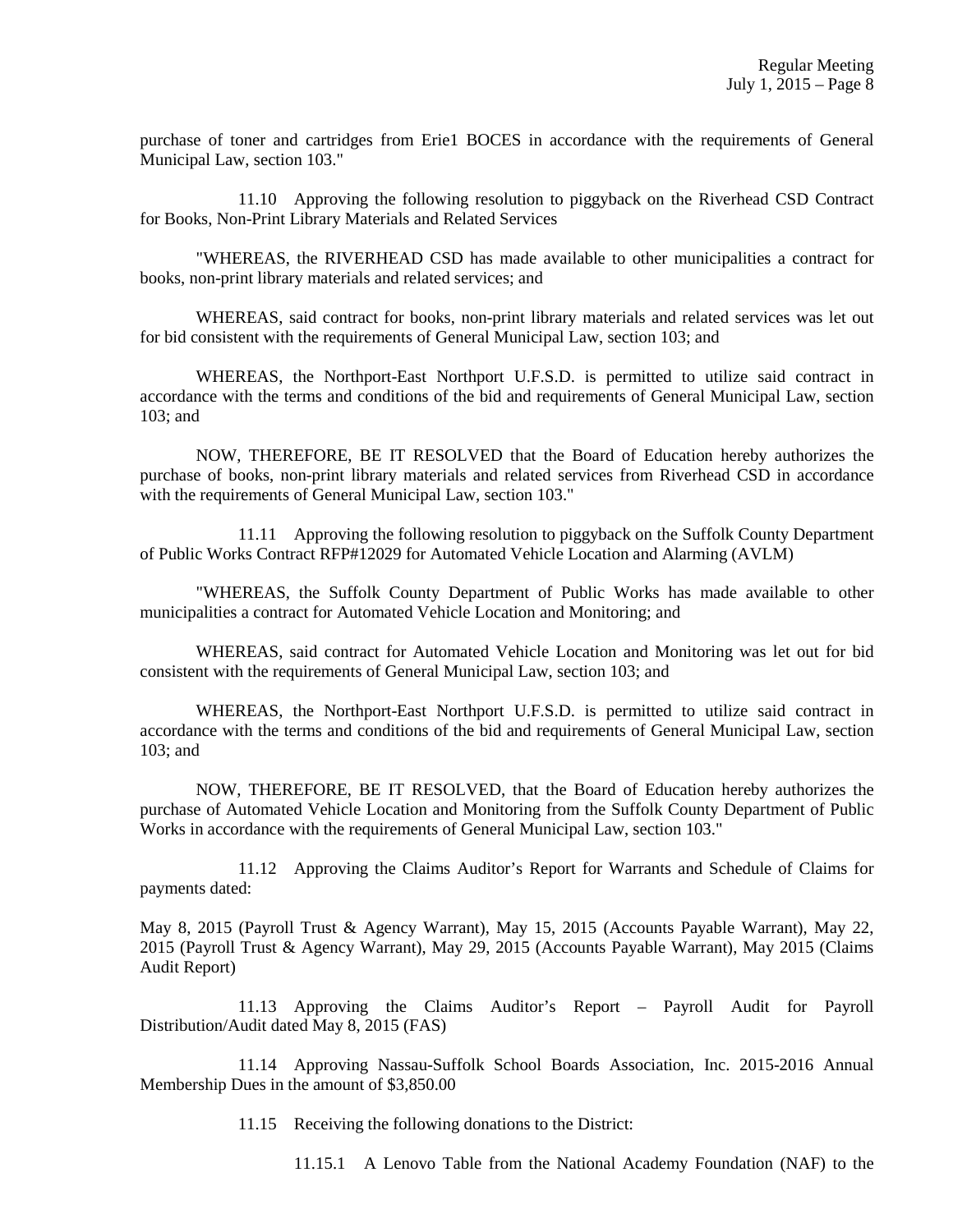Academy of Finance to be used for the Benefit Gala and for the Coordinator to use at Academy of Finance presentations, conferences and program-related functions, value estimated by the donor to be approximately \$199.00

 11.15.2 \$500.00 from Carol and Bill Mirabella to the Paul Mirabella Memorial Scholarship

 11.16 Approving the following resolution to join the Western Suffolk BOCES Contract for Tutorial & Special Education Services for Students

 "WHEREAS, various educational and municipal corporations located within the State of New York desire to bid jointly for Tutorial & Special Education Services for Students, Western Suffolk BOCES & Component School Districts - RFP #12-01P/Opened April 25, 2012; Original Contract Term: July 1, 2012 through June 30, 2013; Second Extension Contract: July 1, 2014 through June 30, 2015; Third Extension Contract: July 1, 2015 through June 30, 2016; and

 WHEREAS, the Northport-East Northport Union Free School District, an educational/municipal corporation is desirous of selectively participating with other educational and/or municipal corporations in the State of New York in joint bidding in the areas mentioned above pursuant to General Municipal Law §119-o and Education Law Section 1950; and

 WHEREAS, the District is a municipality within the meaning of General Municipal Law §119-n and is eligible to participate in the Board of Cooperative Educational Services, Second Supervisory District of Suffolk County (hereinafter Western Suffolk BOCES) Joint Municipal Cooperative Bidding Initiative in the areas mentioned above; and

 WHEREAS with respect to all activities conducted by the Western Suffolk BOCES, the District wishes to delegate to Western Suffolk BOCES the responsibility for drafting of specifications, advertising for bids/proposals, accepting and opening bids/proposals, tabulating bids/proposals, awarding the bids/proposals, extending awards of bids/proposals, and reporting the results to the District.

 BE IT RESOLVED that the District hereby appoints Western Suffolk BOCES to represent it and to act as the lead agent in all matters related to the services as described above; and

 BE IT FURTHER RESOLVED that the District hereby authorizes Western Suffolk BOCES to place all legal advertisements for any required cooperative bidding in Newsday, which is designated as the official newspaper for Western Suffolk BOCES; and

 BE IT FURTHER RESOLVED that this Agreement with the District shall be for a term of one (1) year as authorized by General Municipal Law §119-o-2.j."

11.17 Approving the following resolution:

 "RESOLVED, that the Board of Education accept the donation of \$470.28 toward the purchase of classroom supplies for Pulaski Road School and increase the 2015-2016 budget code A2110.5030.16.0200 by \$470.28 for this purpose.

 RESOLVED, that the Board of Education hereby approves an increase in the revenue code A2705 of the 2015-2016 budget by \$470.28 with the understanding that this increase in revenue is the result of the Pulaski Road School participation in Target Take Charge of Education Program."

11.18 Approving the following resolution: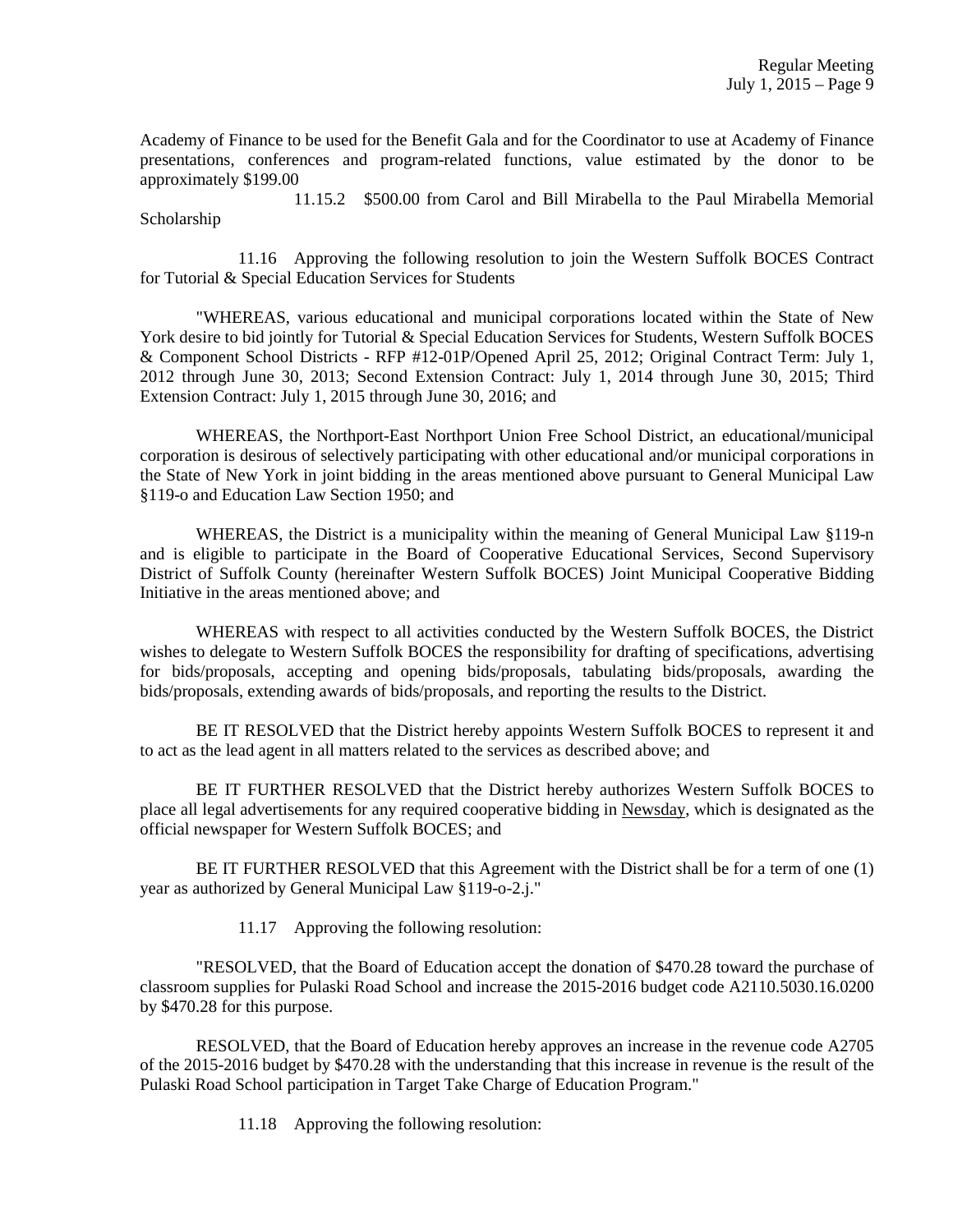"RESOLVED, that the Board of Education accept the donation of \$75.00 toward the purchase of classroom supplies for Pulaski Road School and increase the 2015-2016 budget code A2110.5030.16.0200 by \$75.00 for this purpose.

 RESOLVED, that the Board of Education hereby approves an increase in the revenue code A2705 of the 2015-2016 budget by \$75.00 with the understanding that this increase in revenue is the result of the Pulaski Road School participation in Target "Thanks a Billion" Program."

11.19 Approving the following resolution:

 "RESOLVED, that the Board of Education accept the donation of \$850.87 toward the purchase of classroom supplies for Pulaski Road School and increase the 2015-2016 budget code A2110.5030.16.0200 by \$850.87 for this purpose.

 RESOLVED, that the Board of Education hereby approves an increase in the revenue code A2705 of the 2015-2016 budget by \$850.87 with the understanding that this increase in revenue is the result of the Pulaski Road School participation in the Stop and Shop A+ School Rewards Program."

11.20 Approving the following resolution:

 "RESOLVED, that the Board of Education accept the donation of \$1,353.64 toward the purchase of classroom supplies for Fifth Avenue Elementary School and increase the 2015-2016 budget code A2110.5030.12.0200 by \$1,353.64 for this purpose.

 RESOLVED, that the Board of Education hereby approves an increase in the revenue code A2705 of the 2015-2016 budget by \$1,353.64 with the understanding that this increase in revenue is the result of the Fifth Avenue Elementary School participation in the Stop and Shop A+ School Rewards Program."

11.21 Approving the following resolution:

 "RESOLVED, that the Board of Education accept the donation of \$25 toward the purchase of classroom supplies for Fifth Avenue Elementary School and increase the 2015-2016 budget code A2110.5030.12.0200 by \$25 for this purpose.

 RESOLVED, that the Board of Education hereby approves an increase in the revenue code A2705 of the 2015-2016 budget by \$25 with the understanding that this increase in revenue is the result of the Fifth Avenue Elementary School participation in the "Thanks a Billion" teacher appreciation program."

11.22 Approving the following resolution:

 "RESOLVED, that the Board of Education accept the donation of \$25 toward the purchase of classroom supplies for Norwood Avenue Elementary School and increase the 2015-2016 budget code A2110.5030.14.0200 by \$25 for this purpose.

 RESOLVED, that the Board of Education hereby approves an increase in the revenue code A2705 of the 2015-2016 budget by \$25 with the understanding that this increase in revenue is the result of the Norwood Avenue Elementary School participation in the "Thanks a Billion" teacher appreciation program."

11.23 Approving the following resolution:

 "RESOLVED, that the Board of Education accept the donation of \$541.43 toward the purchase of classroom supplies for Norwood Avenue Elementary School and increase the 2015-2016 budget code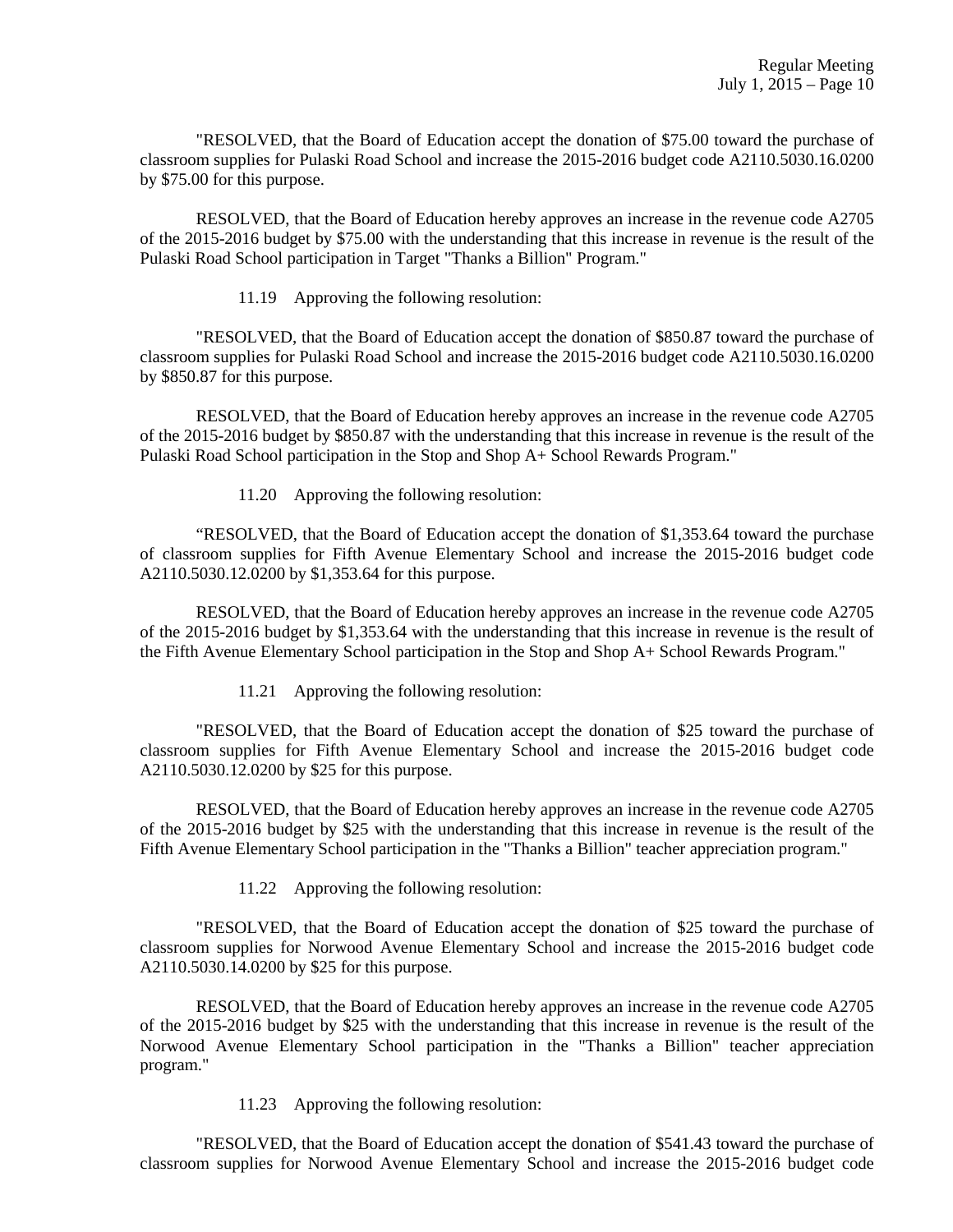A2110.5030.14.0100 by \$541.43 for this purpose.

 RESOLVED, that the Board of Education hereby approves an increase in the revenue code A2705 of the 2015-2016 budget by \$541.43 with the understanding that this increase in revenue is the result of the Norwood Avenue Elementary School participation in the Stop and Shop A+ School Rewards Program."

11.24 Approving the following resolution:

 "RESOLVED, that the Board of Education accept the donation of \$639.17 toward the purchase of classroom supplies for Ocean Avenue Elementary School and increase the 2015-2016 budget code A2110.5030.15.0200 by \$639.17 for this purpose.

 RESOLVED, that the Board of Education hereby approves an increase in the revenue code A2705 of the 2015-2016 budget by \$639.17 with the understanding that this increase in revenue is the result of the Ocean Avenue Elementary School participation in the Stop and Shop A+ School Rewards Program."

11.25 Approving the following resolution:

 "RESOLVED, that the Board of Education accept the donation of \$200 to be used for supplies for the Science Olympiads at Northport Middle School and increase the 2015-2016 budget code A2110.5030.23.0700 by \$200 for this purpose.

 RESOLVED, that the Board of Education hereby approves an increase in the revenue code A2705 of the 2015-2016 budget by \$200 with the understanding that this increase in revenue is the result of the donation to Northport Middle School from the Morgan Stanley Annual Appeal and Charitable Spending Account Program."

11.26 Approving the following resolution:

 "RESOLVED, that the Board of Education accept the donation of \$520.73 toward the purchase of classroom supplies for Northport Middle School and increase the 2015-2016 budget code A2110.5030.23.2802 by \$520.73 for this purpose.

 RESOLVED, that the Board of Education hereby approves an increase in the revenue code A2705 of the 2015-2016 budget by \$520.73 with the understanding that this increase in revenue is the result of the Northport Middle School participation in the Stop and Shop a+ School Rewards Program."

11.27 Approving the following resolution:

 "RESOLVED, that the Board of Education accept the donation of \$500 to provide a scholarship to a deserving 2016 Northport High School business student graduate."

11.28 Approving the following resolution:

 "RESOLVED, that the Board of Education accept the donation of \$580 to be used to enhance support for the District Project Lead the Way program and increase the 2015-2016 budget code A2110.1500.01.2804 by \$580 for this purpose.

 RESOLVED, that the Board of Education hereby approves an increase in the revenue code A2705 of the 2015-2016 budget by \$580 with the understanding that this increase in revenue is the result of a mini grant from Rochester Institute of Technology approved by the Board of Education June 15, 2015."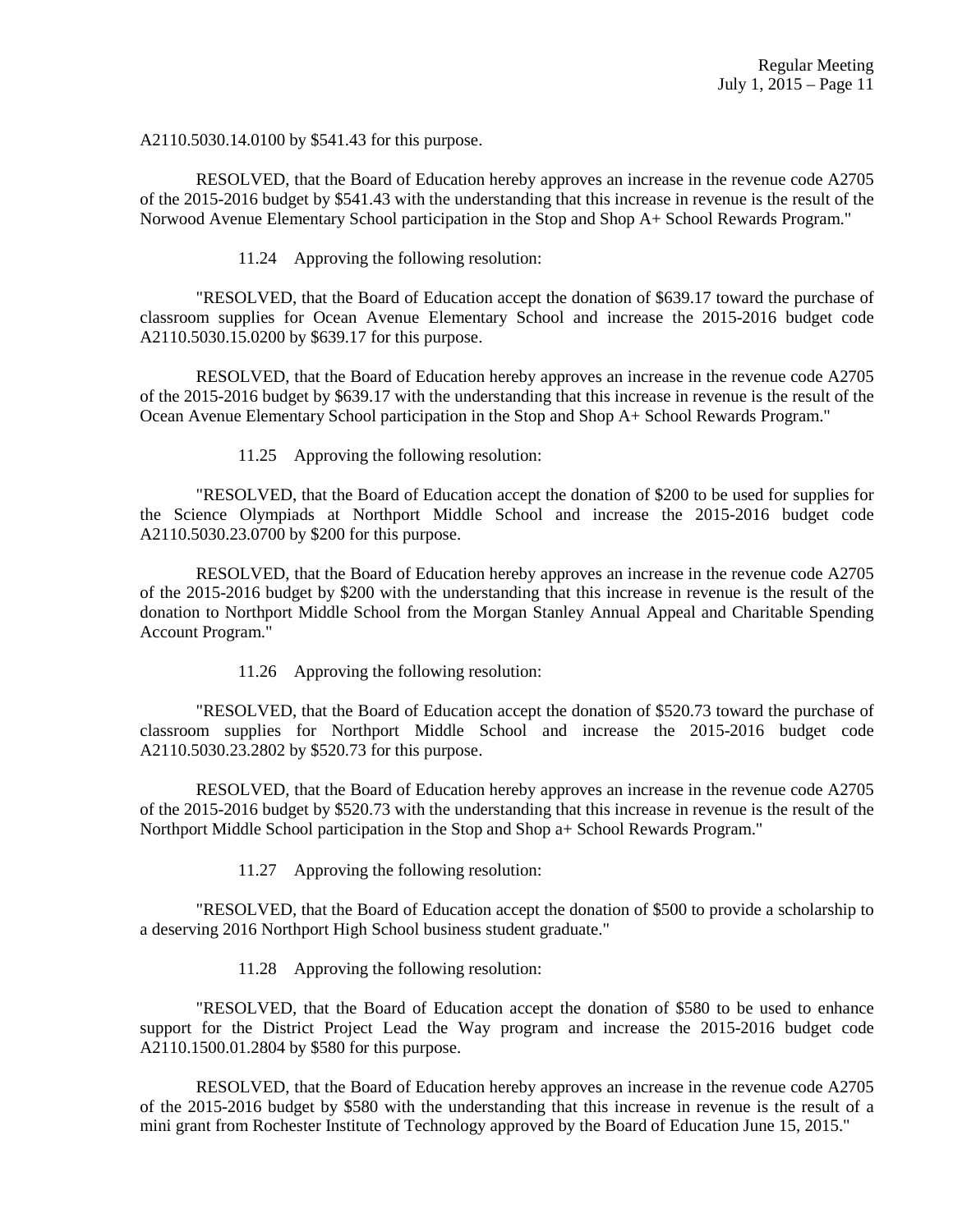11.29 Approving renewal of transportation contracts with Acme Bus Corporation, Baumann & Sons Buses, Inc., Brookset Bus Corporation, Huntington Coach Corporation and Towne Bus Corporation at an increase equal to the 2015-2016 Consumer Price Index (CPI)

 11.30 Approving a Supplementary Education Services Agreement between the Northport-East Northport Union Free School District and Dr. David Weissberg

 11.31 Authorizing the Board President to execute an Agreement between the Board of Education of the Northport-East Northport Union Free School District and Youth Directions and Alternatives C.Y.A., Inc. in the amount of \$32,000 for the 2015-2016 school year (\$4,000.00 for general services as stated in the contract, and \$28,000.00 for the employment of a full time street worker/youth worker)

Motion was made by Trustee Rapiejko, seconded by Trustee Thompson, to table item 11.32.

Unanimously carried.

11.32 Tabled

 11.33 Approving a 2015-2016 Agreement between the Northport-East Northport Union Free School District and The Long Island Home d/b/a South Oaks Hospital

 11.34 Approving a 2015-2016 Agreement between the Northport-East Northport Union Free School District and Metro Therapy Inc.

 11.35 Approving a 2015-2016 Agreement between the Northport-East Northport Union Free School District and Center for Developmental Disabilities

11.36 Approving transfer of fund appropriations in the 2014-2015 budget

 11.37 Approving the following resolution rescinding the selection of TD Bank Equipment Finance, Inc. as the Lessor for the lease purchasing agreement for the financing of the energy performance contract:

 WHEREAS, the Northport-East Northport Union Free School District (the "School District') entered into an energy performance contract (the "EPC") with Johnson Controls, Inc. ("JCI") for the installation and upgrade of certain energy efficiency improvements as further described in the Scope of Work attached to said EPC;

WHEREAS, the School District solicited proposals for the financing of the EPC;

 WHEREAS, at its Board meeting held on June 1, 2015, the Board of Education selected TD Equipment Finance, Inc. ("TD Equipment") as Lessor to undertake the financing of the EPC and further authorized the Board President to execute a lease purchase agreement with TD Equipment in connection with the financing of the EPC;

 WHEREAS, the terms and conditions of the lease purchase agreement with TD Equipment were subject to applicable law and the terms and conditions of the School District's Request for Proposal; and

 WHEREAS, the Request for Proposals provided that the terms and conditions of the lease purchase agreement were subject to negotiation by counsel for the School District; and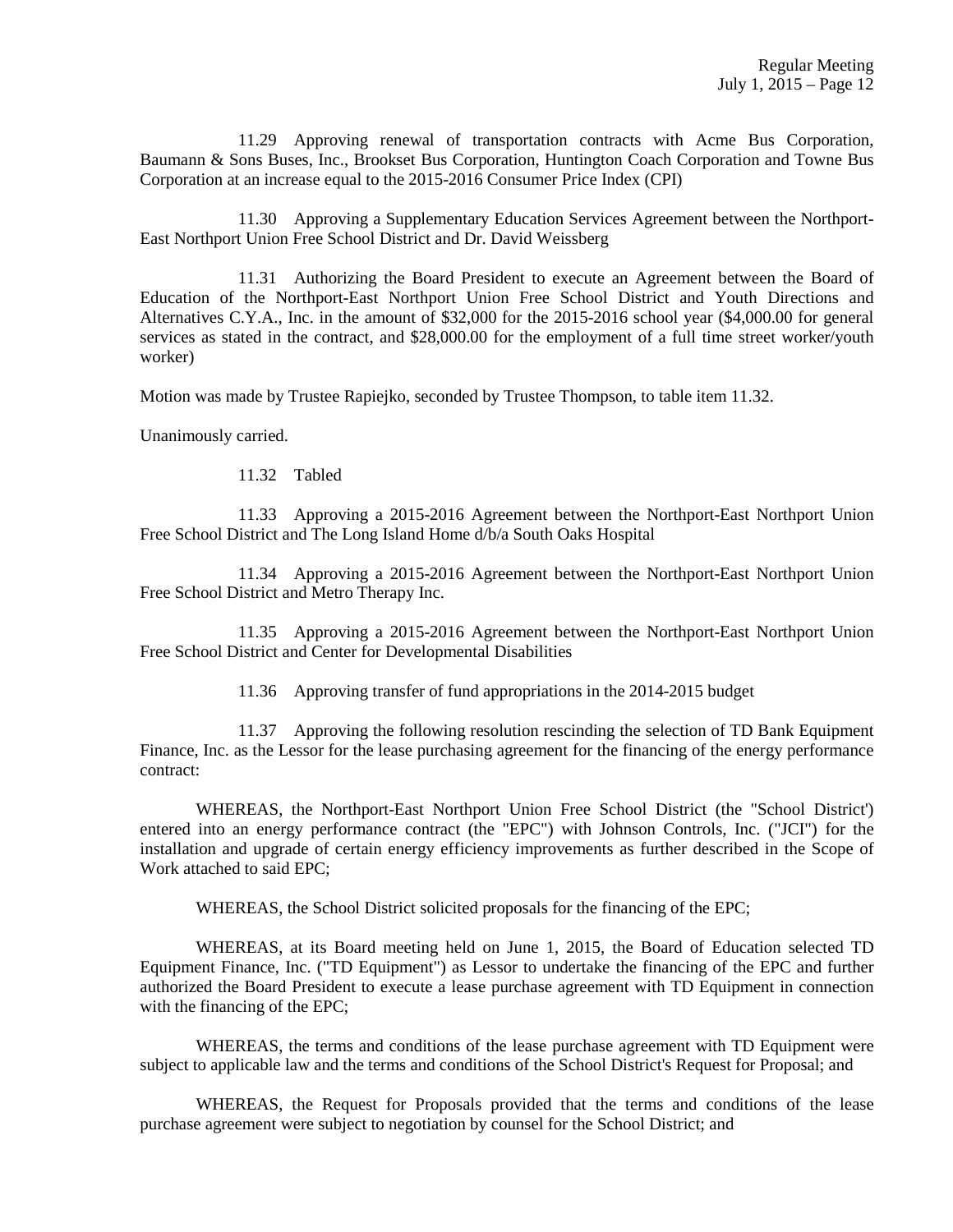WHEREAS, the Board of Education, with the advice of counsel, has determined that the best interests of the School District are not promoted by the terms and conditions of the lease purchase agreement with TD Equipment.

 NOW, THEREFORE, BE IT RESOLVED that the Board of Education of the Northport-East Northport Union Free School District hereby rescinds its selection of TD Bank Equipment Finance, Inc. as the Lessor for the lease purchasing agreement for the financing of the energy performance contract and further hereby rescinds its authorization to enter into a lease agreement with TD Equipment Finance, Inc."

Vote on trustee McCue's motion to approve all items under 11., including Supplemental 11.37 and excluding tabled item 11.32 was unanimously carried.

## 12. SUPERINTENDENT'S REPORT - FOR INFORMATION ONLY

12.01 Schedule H – Use of Facilities

# 13. UNFINISHED BUSINESS

President Rapiejko reminded the Board Trustees the two volunteers from the Board are needed on the District's Audit Committee.

# 14. NEW BUSINESS

14.01 Discussion of Proposed Winery by Norwood Avenue Elementary School

 14.01.1 Email from Ms. Carol Eckert, received June 18, 2015 14.01.2 Email from Mr. Ray Capeci, received June 19, 2015

There was a discussion regarding the proposed winery adjacent to the Norwood Avenue Elementary School and safety concerns for the students. The Board requested that additional information be obtained from the Town of Huntington regarding the process, variances, and buffers and requested Board Counsel provide a legal opinion. Several residents asked that the Board act on this as quickly as possible.

Mr. Capeci addressed the Board regarding his concerns about the project including land clearing and earthwork within 30 feet of the school playground, airborne particulate soil matter with unknown chemicals, and the heavy construction noise.

Motion was made by Trustee Badanes, seconded by Trustee Pisacani, to rescind the motion made by the Board of Education at the July 7, 2010 meeting regarding allowing the Board of Education to attend Executive Sessions of the Audit Committee.

Trustee Badanes asked if there was a reason why Board members should be allowed to go into Executive Session of the Audit Committee and has an issue if it violates the Open Meetings Law.

There was a discussion about renewing the resolution each year, board members gaining information from attending the Executive Sessions of the Audit Committee and increasing transparency amongst the Board Members, and the Open Meetings Law.

Trustee Badanes withdrew his motion.

# 13. ADJOURNMENT